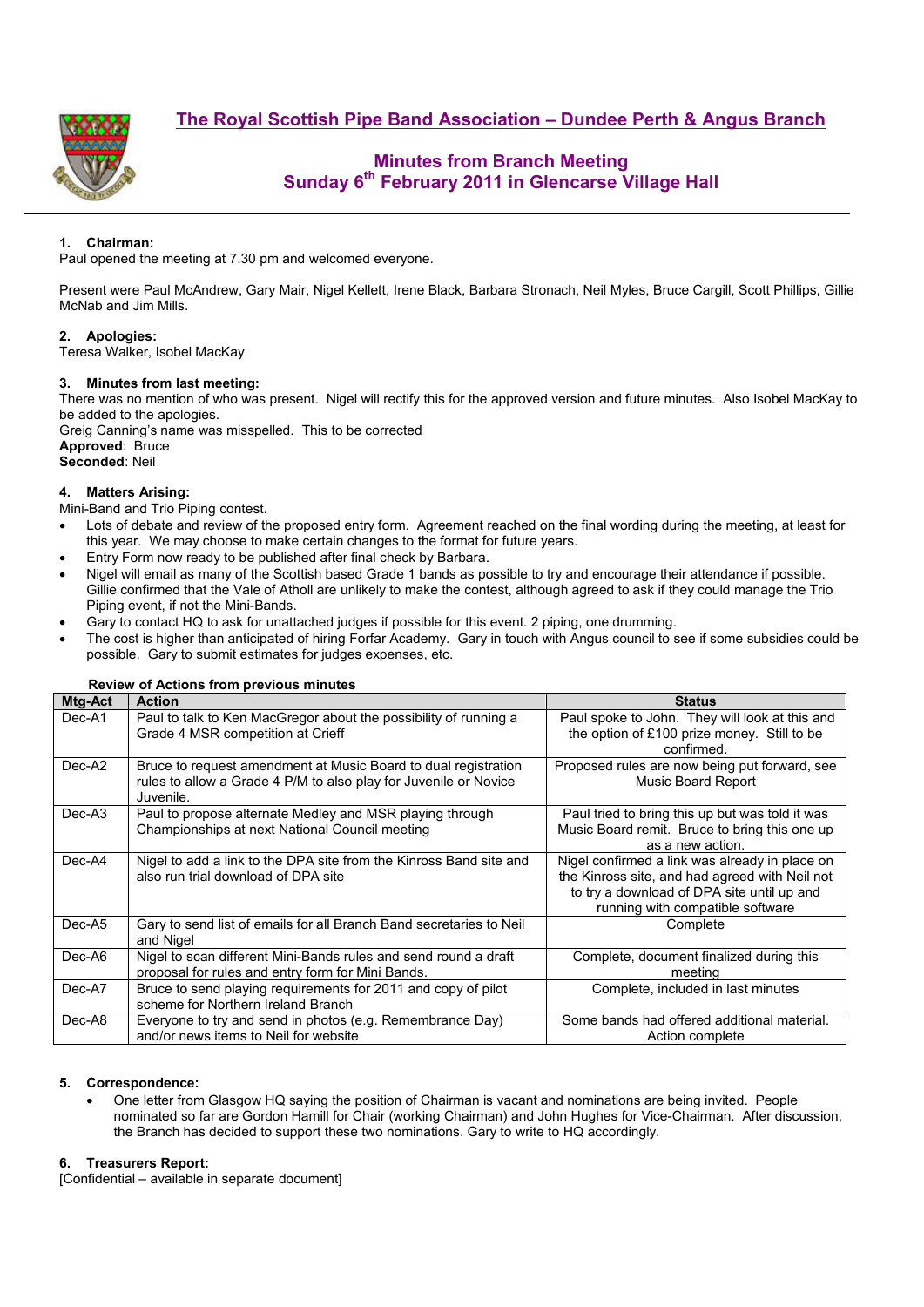**The Royal Scottish Pipe Band Association – Dundee Perth & Angus Branch**



# **Minutes from Branch Meeting Sunday 6th February 2011 in Glencarse Village Hall**

# **7. National Council Report:**

Paul reported various pieces of news from the last NC meeting as follows.

- DM's flourishing at Cowal during the street march. This year the police have confirmed that flourishing is not permitted due to the risk of the mace hitting any bunting and causing injury when landing. Police will monitor and action accordingly.
- The RSPBA voted last year to move to the status of Company limited by guarantee. This will be completed shortly. In this context, Band Secretaries must re-register every year with the RSPBA as secretary and will be considered to be members of the Company, with a nominal liability in the event of insolvency. (National Council reps will be considered as directors of the Company, and have a higher liability)
- Branch committees will now probably be understood to be sub-committees of the National Council.
- National Council minutes will not be published on the internet as certain items are confidential.
- BBC Scotland want to do a longer World's program this year and are looking for bands to visit during their practices. The Branch has put forward the Vale of Atholl as an option.
- Some letters have been received from sponsors of games and contests who are unhappy at bands leaving Massed Bands early.
- New registration forms should be used from now on which specifically include sections for bass and tenor drummers.
- Piping and Drumming Qualification Board (PDQB) Timeline. Current intention (if all goes to plan) is for first courses to start September this year, with first exams taking place March 2012. This will be a 160 hour module, comprising 80 hours directed and 80 hours non-directed learning.
- The RSPBA is inviting bids from councils who wish to hold a Major contest from 2013 onwards, or 2014 in the case of the (currently) Cowal contest.
- The Worlds as a 2 day event will be going ahead as from 2013. There will be a presentation to this effect at the AGM.

## **8. Music Board Report:**

Bruce reported as follows:

- The 2011 grading changes are now on the RSPBA website.
- Proposed changes to the rules:
	- o Dual registration rule 2.1.8 change now reads as follows: "*Only the Pipe Major or Assistant Pipe Major of a Novice Juvenile or Juvenile Band, or the Pipe Major of a Grade 4 Band, may be registered with one other band.*"
	- o Rule 2.1.9 reads "*Only one dual registered player may play in the same band at any one time and must carry out the role of the pipe Major by giving the words of command, and being responsible for the competition performance of the band.*"
	- o Rule 2.20, "*A drummer cannot be a dual registered player*."
	- o Rule 3.83 "*When a band has been disqualified, a placing will not be awarded by the adjudicators, but any adjudicator critique sheets will be issued to the band.*"
- Splitting of ties at solo contests. "*Any tie on overall result will be decided on MSR preference as the first choice.*"
- Rule change on placings in a junior contest qualifier. Only the first 6 places in a qualifier will be allocated. Everyone else will be deemed to have come  $7<sup>th</sup>$ .

## **9. AOCB:**

- **RSPBA policy on OSCR disclosure:** 
	- o The RSPBA encourage all Bands to fully comply, but do not provide any resources as such to assist with this. It is up to bands to manage their own disclosure.
- **Advice on charity registration** 
	- o The RSPBA encourage and support bands who wish to do apply for charitable status, but do not provide advice on the issue.
- **Voluntary VAT registration of bands** 
	- It was suggested that this can be useful as Bands can claim VAT back on certain purchases. (VAT registration becomes mandatory for any organization who's turnover is in excess of £70,000)
- **Website**
- o Web Plus software. Neil paid a back-up copy of the software for Nigel (and handed it over during the meeting). Irene will refund this from Branch funds.
- **Branch solos** 
	- o Nigel mentioned that we have a similar issue to the Forfar Academy problem whereby Loch Leven Community Campus in Kinross are saying they will need to levy a far higher charge than the previous token hire for the Branch Solo contest this year; but that they (and Nigel) will work with Perth & Kinross Council to see if any subsidies are available. If not, we will have to look elsewhere once again for a suitable (and suitably priced) venue.